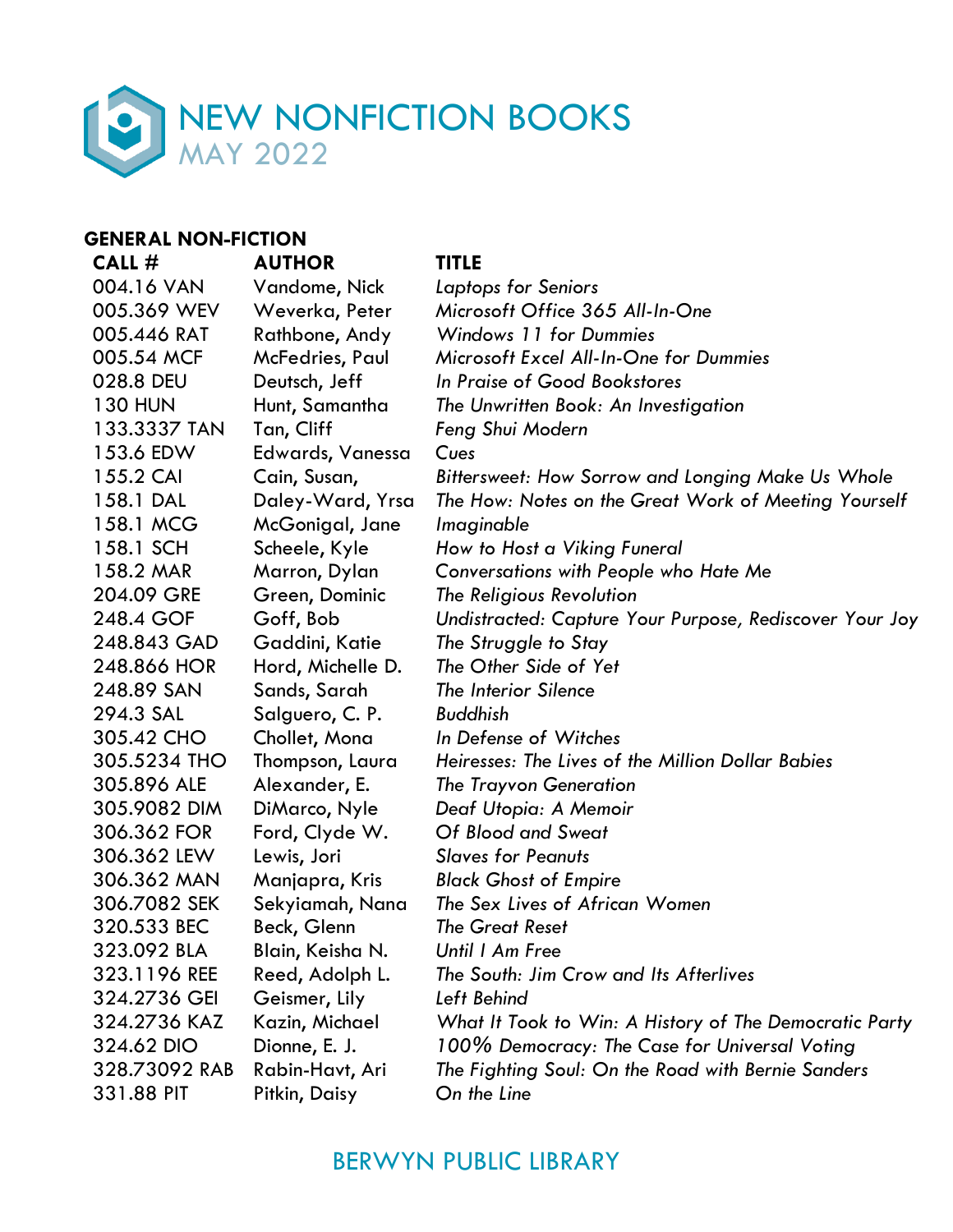

| 332.024 WOM   | Walker, Rebecca        | Women Talk Money: Breaking the Last Taboo              |
|---------------|------------------------|--------------------------------------------------------|
| 340.092 BAR   | Barr, William P.       | One Damn Thing After Another                           |
| 342.73 MYS    | Mystal, Elie           | Allow Me to Retort                                     |
| 346.7304 BEN  | Benson, Sara R.        | <b>Compact Copyright</b>                               |
| 347.73 ZER    | Zerwick, Phoebe        | Beyond Innocence: The Life Sentence of Darryl Hunt     |
| 359.94 WEI    | Weintraub, B.          | Wings of Gold                                          |
| 362.16 MAL    | Maloney, Emily         | Cost of Living: Essays                                 |
| 362.1969 LOW  | Lowery, Jack           | It was Vulgar & It was Beautiful                       |
| 362.2 INS     | Insel, Thomas R.       | Healing: Our Path from Mental Illness to Mental Health |
| 362.4092 COO  | Cooper, Chloé J.       | Easy Beauty: A Memoir                                  |
| 362.732 DOY   | Doyne, Maggie,         | Between the Mountain and the Sky                       |
| 362.76 MIL    | Mills, Stephen T.      | Chosen: A Memoir of Stolen Boyhood                     |
| 363.45 MAZ    | Mazur, Robert          | The Betrayal                                           |
| 363.7384 OBR  | O'Brien, Keith         | <b>Paradise Falls</b>                                  |
| 364.15 GRE    | Greenblatt, J.         | It Could Happen Here                                   |
| 364.15234 FOL | Follman, Mark          | <b>Trigger Points</b>                                  |
| 364.1552 SMI  | Smith, Chas            | <b>Blessed are the Bank Robbers</b>                    |
| 365.45 HAI    | Haitiwaji, G.          | How I Survived a Chinese "Reeducation" Camp            |
| 384.55 HAY    | Hayes, Dade            | <b>Binge Times</b>                                     |
| 495.1 TSU     | Tsu, Jing              | <b>Kingdom of Characters</b>                           |
| 577.3 REI     | Reid, John W.          | Ever Green: Saving Big Forests to Save the Planet      |
| 591.594 HAS   | Haskell, David G.      | Sounds Wild and Broken                                 |
| 595.7 MIL     | Milman, Oliver         | The Insect Crisis                                      |
| 609.2 MAR     | Markoff, John          | Whole Earth: The Many Lives of Stewart Brand           |
| 610 ROB       | Robbins, Anthony       | Life Force                                             |
| 610.82 THO    | Thottam, Jyoti         | <b>Sisters of Mokama</b>                               |
| 612.022 MED   | Mednick, Sara C.       | The Power of the Downstate                             |
| 612.662 BRO   | Brothers, Le'Nise      | You Can Have a Better Period                           |
| 612.68 FIT    | Fitzgerald, K. N.      | Younger You                                            |
| 612.8233 SET  | Seth, Anil K.          | Being You: A New Science of Consciousness              |
| 613.25 PER    | Perrine, Stephen       | The Whole Body Reset                                   |
| 613.25 SMI    | Smith, Ian K.          | Plant Power: Flip Your Plate, Change Your Weight       |
| 613.2833 GUN  | Gundry, Steven R.      | Unlocking the Keto Code                                |
| 613.71 BRA    | <b>Bradley, Kerrie</b> | Move More at Your Desk                                 |
| 616.044 ORO   | O'Rourke, Meghan       | The Invisible Kingdom: Reimagining Chronic Illness     |
| 616.075 MED   |                        | <b>Medical Symptoms</b>                                |
| 616.079 HOD   | Hodges, Romilly        | <b>Immune Resilience</b>                               |
|               |                        |                                                        |

## BERWYN PUBLIC LIBRARY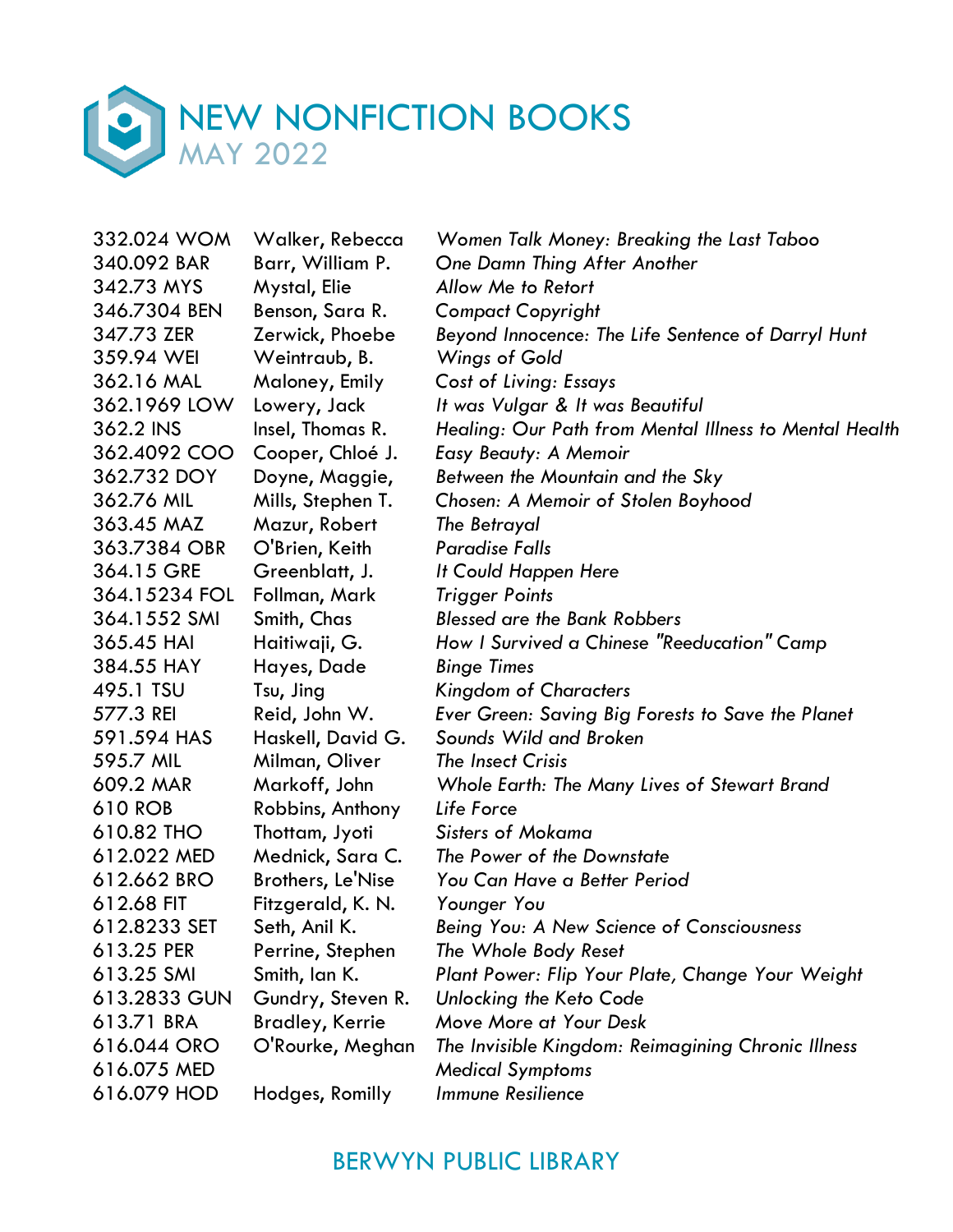

616.8 CAC Cacioppo, S. *Wired for Love* 635.965 GRI Griffin, C. *You Grow, Gurl!* 636.7 HUM Humphreys, Helen *And a Dog Called Fig* 658.3 AUG Auger-Domínguez, D. *Inclusion Revolution* 781.4 HOD Hodges, Natalie *Uncommon Measure* 781.64 SMI Smith, Danyel *Shine Bright* 791.43 SCH Schwartzel, Erich *Red Carpet* 791.43092 DAV Davis, Viola *Finding Me* 791.43092 GAL Galloway, S. *Truly, Madly* 791.43092 PHI Phipps, Keith *Age of Cage* 791.43092 SHA Shannon, Molly *Hello, Molly!: A memoir* 791.4372 BUC Buchanan, Kyle *Blood, Sweat & Chrome* 792.76 APA Apatow, Judd *Sicker in the Head* 793.38 TUC Tucker, Ricky *And The Category Is...* 808.02 SHA Shapiro, Susan, *The Book Bible* 814.54 SHI Shields, David *The Very Last Interview* 910.4 LET Kinder, Colleen *Letter to a Stranger: Essays to the Ones Who Haunt Us*

616.462 WHY Whyte, John J. *Take Control of Your Diabetes Risk* 636.0887 UTS Utsick, Desha *Connecting With Our Pets in Heaven* 658.4012 TIF Tiffany, Paul *Business Plans for Dummies* 747 SCH Schumacher, A. M. *Vibrant Interiors: Living Large at Home* 779 EBO Lavette, Lavaille *Ebony: Covering Black America* 781.62 COH Friedman, Matti *Who By Fire: Leonard Cohen in the Sinai* 781.64092 HOU Kennedy, Gerrick *Didn't We Almost Have It All* 791.092 SPE Spears, Jamie L. *Things I Should Have Said* 791.4502 PEC Peck, Josh *Happy People Are Annoying* 791.4502 WHE Wheaton, Wil *Still Just a Geek: An Annotated Memoir* 791.4509 GRY Grylls, Bear *Never Give Up: My Life in the Wild* 792.7092 GAD Gadsby, Hannah *Ten Steps to Nanette: A Memoir Situation* 792.76 LEV Levy, Shawn *In On the Joke: The Original Queens of Standup Comedy* 796.357 KEN Kennedy, Kostya *True: The Four Seasons of Jackie Robinson* 796.424 POP Pope, Rob *Becoming Forrest: One Man's Epic Run Across America* 813.54 DAV Davis, Kathryn *Aurelia, Aurélia : A Memoir* 813.54 JAC Jackson, Shirley *The Letters of Shirley Jackson* 814 PHI Philpott, Mary L. *Bomb Shelter: Love, Time, and Other Explosives* 814.6 GUT Gutowitz, Jill, *Girls Can Kiss Now: Essays* 909 COH Cohen, Richard *Making History: The Storytellers Who Shaped the Past*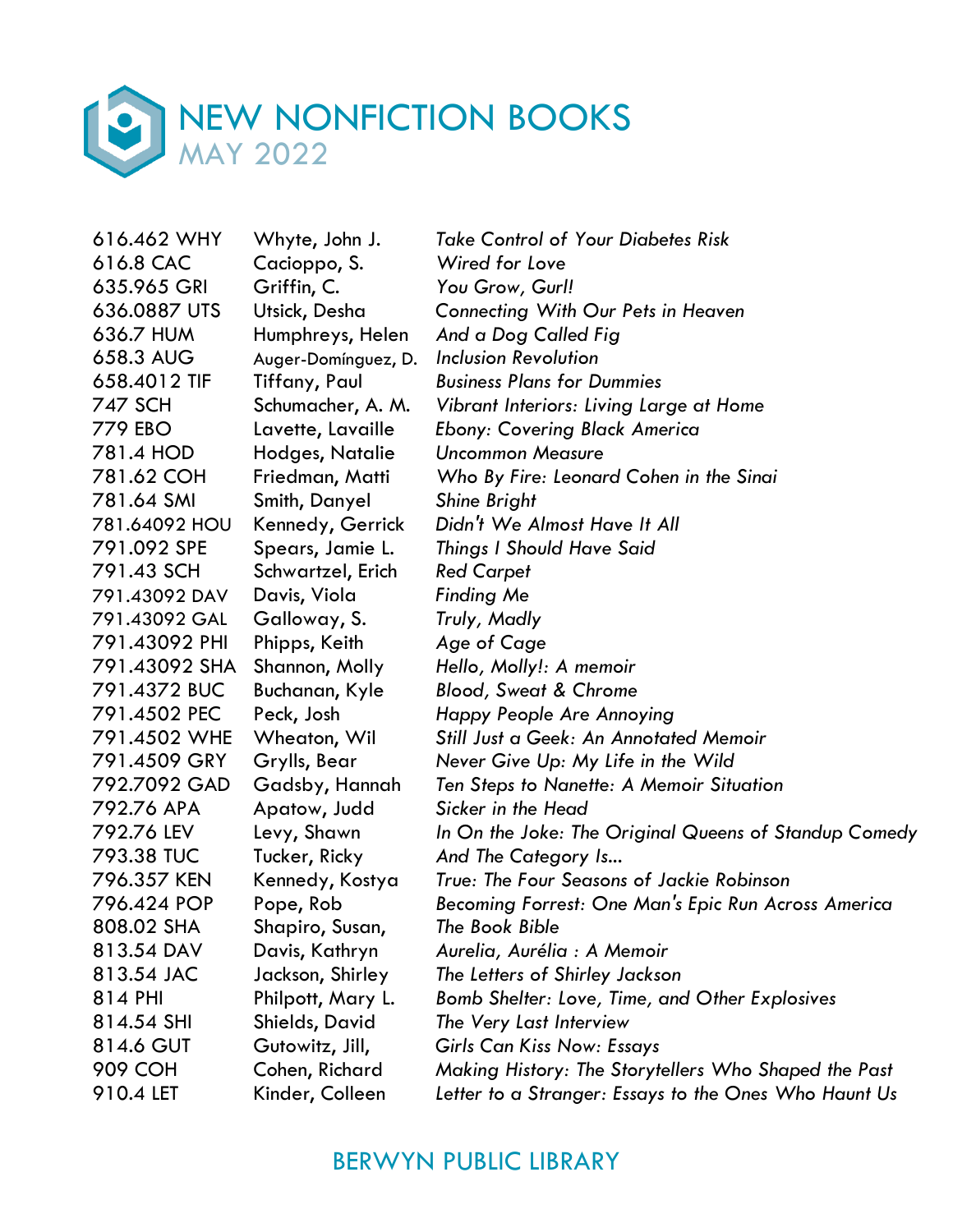

| 917.504 PER    | Perry, Imani         | South to America                                      |
|----------------|----------------------|-------------------------------------------------------|
| 929.2 NEW      | Newton, Maud         | Ancestor Trouble: A Reckoning and a Reconciliation    |
| 935.05 LLE     | Llewellyn-Jones, L.  | Persians: The Age of the Great Kings                  |
| 940.531 DEJ    | De Jong, David       | <b>Nazi Billionaires</b>                              |
| 940.5318 KAC   | Kacenberg, Mala      | Mala's Cat                                            |
| 940.5318 SOM   | Sommer, Jason        | Shmuel's Bridge                                       |
| 940.5449 MAU   | Maurer, Kevin        | Damn Lucky                                            |
| 940.5481 KER   | Kershaw, Alex        | <b>Against All Odds</b>                               |
| 947.7 KAM      | Kamysh, Markiian     | <b>Stalking the Atomic City</b>                       |
| 951.25 CHE     | Cheung, Karen        | The Impossible City: A Hong Kong Memoir               |
| 958.1047 AIK   | Aikins, Matthieu     | The Naked Don't Fear the Water                        |
| 959.57 VAS     | Vasagar, Jeevan      | Lion City: Singapore and the Invention of Modern Asia |
| 967.572092 IRA | Irankunda, P.        | The Tears of a Man Flow Inward                        |
| 973.46 BAX     | <b>Baxter, Derek</b> | In Pursuit of Jefferson                               |
| 973.754 KEI    | Keith, Phil          | To the Uttermost Ends of the Earth                    |
| 973.934 BID    | Biden, Valerie O.    | Growing Up Biden: A Memoir                            |
| 974 SHA        | Shattuck, Ben        | Six Walks: In the Footsteps of Henry David Thoreau    |
| <b>975 GAI</b> | Gaillard, Frye       | The Southernization of America                        |
| 975.5044 ROE   | Roem, Danica         | <b>Burn the Page</b>                                  |
| 978.0642 NEU   | Neuman, William      | Things Are Never So Bad That They Can't Get Worse     |
| 978.752 NEL    | Nelson, Megan K.     | <b>Saving Yellowstone</b>                             |

### **BIOGRAPHY**

**CALL # AUTHOR TITLE** BIOGRAPHY ELIZABETH Hardman, Robert *Queen of Our Times* BIOGRAPHY KITT Shapiro, Kitt *Eartha & Kitt* 

### **COOKING & CRAFTS CALL # AUTHOR TITLE**

COOKING HEALTHY EATING PALEO Tam, Michelle *Nom Nom Paleo: Let's Go!* COOKING HEALTHY VEGETARIAN Freeman, Jackie *A Hearty Book of Veggie Sandwiches* COOKING WORLD AFRICAN Cocagne, Anto *Saka Saka* COOKING WORLD CHINESE López-Alt, J. Kenji *The Wok: Recipes and Techniques* COOKING WORLD INDIAN Gowardhan, M. *Thali*

BIOGRAPHY BIDEN Pace, Julie *Jill: A Biography of the First Lady* BIOGRAPHY EPHRON Ephron, Delia *Left on Tenth: A Second Chance at Life* BIOGRAPHY KEATON Curtis, James *Buster Keaton: A Filmmaker's Life*

# BERWYN PUBLIC LIBRARY